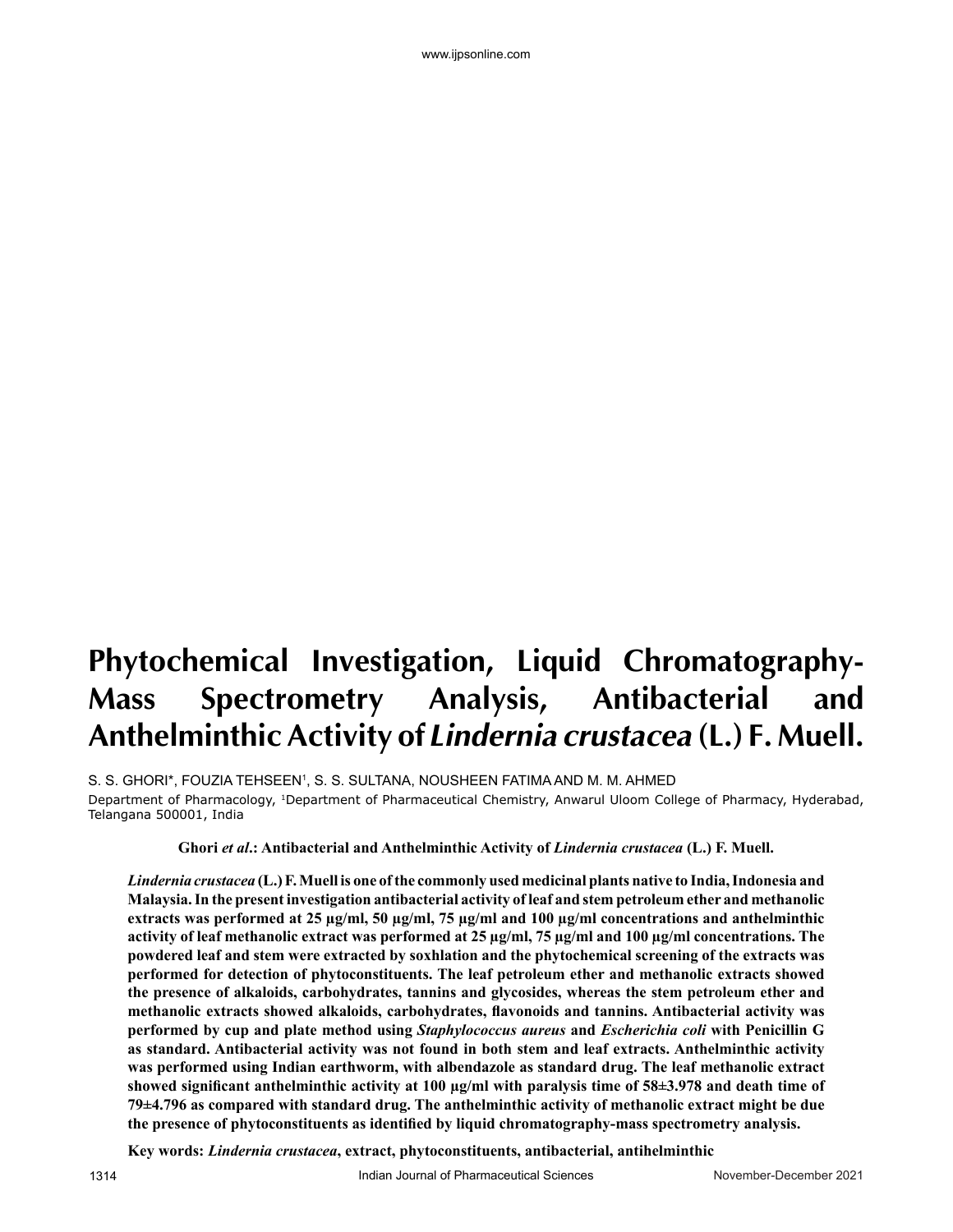Medicinal plants have been recognised as an excellent source of naturally occuring antimicrobial compounds which can be beneficial in the productive treatment of tricky bacterial infections[1]. According to World Health Organisation (WHO), medicinal plants are operative source to acquire a variety of drugs<sup>[2]</sup>. Plants produce a library of compounds as protective tools against pathogens and hence are a potential source of antimicrobial substances[3]. Plants are a natural source of compounds used in the treatment of infectious diseases prevailing in the society $[4]$ . Plants and their derived product are used by mankind since ancient times as home remedies<sup>[5]</sup>. Researchers have proved that plants contain various bioactive constituents which are responsible for combating diseases<sup>[6]</sup>. A number of plants have antimicrobial activity as a result of the synthesized secondary metabolities<sup>[7,8]</sup>. Several traditional plants are used as medicines for the treatment due to lesser side effects. Microbes play a major role in ecosystem because they act as decomposers. Antimicrobials are drugs that kill microorganisms or stops their multiplication or growth. Anthelminthics are a class of antiparasitic drugs that expel the parasitic worms and other helminth parasites from the body by killing them without causing any significant effect or damage to the host. *Lindernia crustacea* (*L. crustacea*) is an annual herb belonging to family linderniaceae which is used medicinally throughout the world. Apart from India, it is commonly used in Indonesia and Malaysia as medicine. It is used to treat ear ache<sup>[9]</sup>, injury, fever and thrush<sup>[10]</sup>, anti-inflammatory for skin to relieve itching, boils, sores, dysentery, ringworm $[11,12]$ which needs to be explored yet. It is found to be an effective against various rodents[13]. It is also reported to show anticancer<sup>[14]</sup> and antioxidant<sup>[15]</sup> activities. Many other species of the same family have been reported for antimicrobial and anthelminthic activity. *L. anagallis* has shown antimicrobial activity against *Staphylococcus aureus*[16]. Similarly *L. madayiparensi* has been reported for anthelminthic activity against Indian earthworm<sup>[17]</sup>. Moreover the phytochemical screening data of the *L. crustacea* earlier reported showed the presence of various phytoconstituents. In the present work an attempt was made to screen the antibacterial and antihelminthic activity of leaf and stem extracts of the plant. The plant material was collected from local plant supplier and was authenticated and given voucher no. 237 by Department of Botany, Osmania University, Hyderabad, Telangana, India. All the chemicals and solvents used were procured from a certified chemical supplier. The solvents used were of analytical reagent grade, FINAR (Batch No: 340400210BU). The leaves and stems of *L. crustacea* were washed to make them free from soil and dust and were dried under shade for about 5-7 d and then weighed. The plant parts were grinded separately using mechanical grinder provided by Philips HI 1645 750 watt and stored in air tight containers at room temperature for further use. The petroleum ether and methanol extracts of leaf and stem were obtained by using soxhlation. In the present study, 16.6 g of dried powder of leaves and stems were extracted by using 400 ml of petroleum ether and methanol each at 50° and 60° respectively. The extracts were then concentrated using rotavapor at 45° and 55° and stored in air tight containers for further investigation. Phytochemical investigation was performed for both leaf and stem extracts for the presence of phytoconstituents using standard qualitative methods<sup>[18]</sup>. The leaf extract was analysed by Liquid Chromatography-Mass Spectrometry (LC-MS) analysis for identification of different chemical components. LC-MS was performed by standard procedure using Column-Symmetry  $C_{18}$  (4.6×150 mm, 5 µm particle size). The sample  $(10 \mu l)$  is injected after diluting with methanol directly into the source by the flow injection method using Acetonitrile (ACN):water (74:26 % v/v) as mobile phase at a flow rate of 1.7 ml/min. The mass spectra were recorded in Electrospray Ionization (ESI) positive mode. Ultra-high purity nitrogen and helium were used as curtain and collision gases respectively. The typical ion source conditions were: nebulizer gas,  $60$  psi, dry temperature  $400^\circ$ , dwell time  $200$  ms. The sample flow rate was 1.7 ml/min, wavelength 225 nm, column temperature  $40^\circ$ , with 10  $\mu$ l injection volume and a total run time on 7 min. The procedure followed was cup plate method using nutrient agar media<sup>[19]</sup>. The antibacterial activity of petroleum ether and methanolic extract at 25 µg/ml, 50 µg/ml, 75 µg/ml and 100 µg/ml was tested using *Staphylococcus aureus* (gram positive strain) and *Escherichia coli* (gram negative strain) using Penicillin

**Accepted 07 December 2021 Revised 06 April 2021 Received 09 July 2020 Indian J Pharm Sci 2021;83(6):1314-1319**

This is an open access article distributed under the terms of the Creative Commons Attribution-NonCommercial-ShareAlike 3.0 License, which allows others to remix, tweak, and build upon the work non-commercially, as long as the author is credited and the new creations are licensed under the identical terms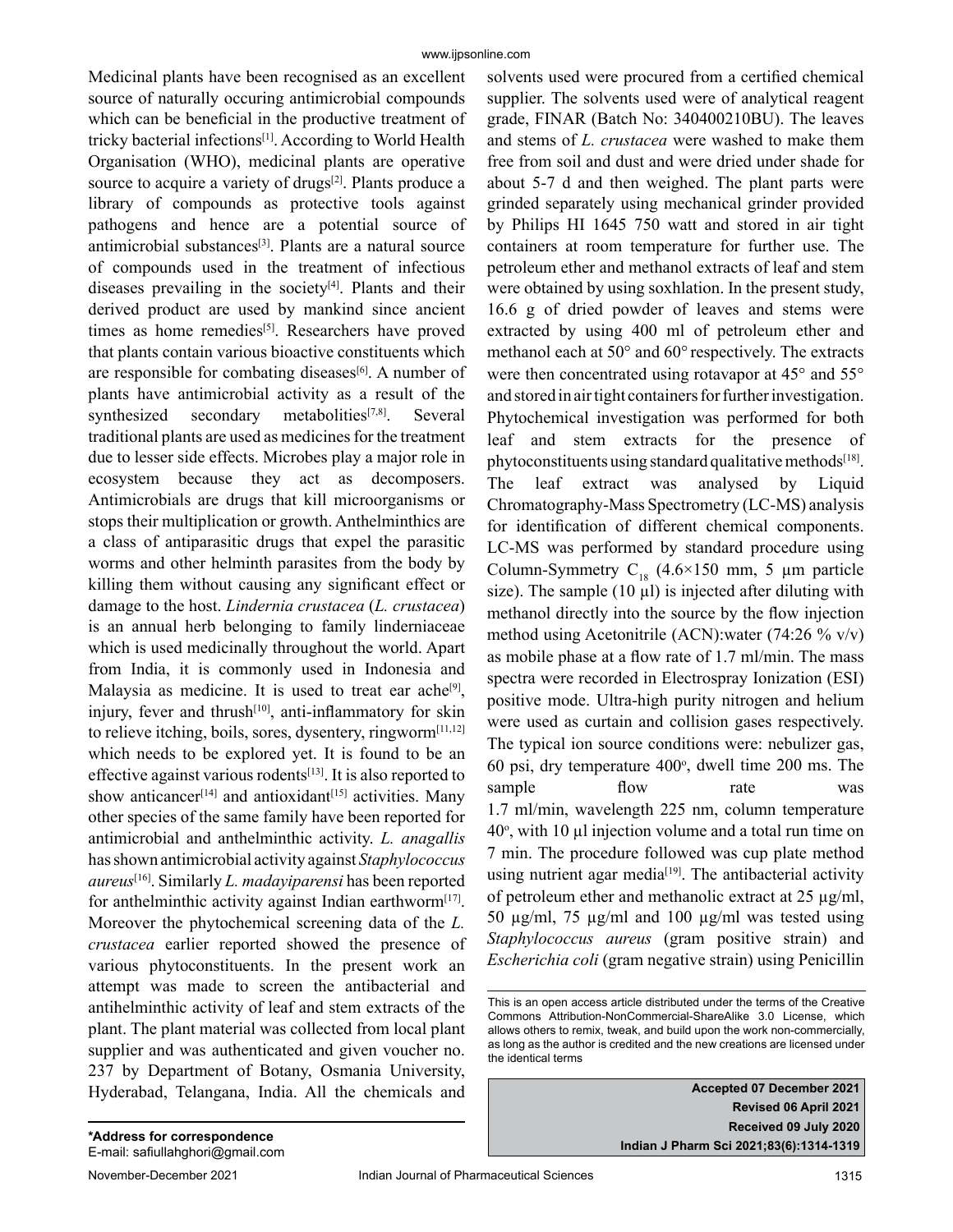G as standard. A sterile borer was used to prepare 3 cups of 8 mm diameter in the medium of each petri dish. The centre cup was taken as standard, its zone of inhibition was measured for comparison with test drug. The compound to be tested was transferred into the wells by using micro pipette. Every time the tip was discarded and another clean tip was used for the new compound. The plates were incubated for 12-24 h and the zone of inhibition was measured. The assay was performed on Indian earthworm. 20 ml formulation containing three different concentrations (25, 75, 100 µg/ml) in distilled water were prepared. The test solution and standard drug solution were freshly prepared and time of paralysis was noted when no movement of any sort could be observed except when worms were shaken vigorously. The time of death was recorded after ascertaining that the worms did not move when shaken vigorously. Albendazole (15 µg/ml) was used as reference standard and distilled water as the vehicle. The results of phytochemical screening data of the extracts of *L. crustacea* showed the presence of alkaloids, carbohydrates, flavonoids, tannins and glycosides. It can be seen that the petroleum and methanolic extract of the leaf and stem are excellent source of different phytochemicals. Both the leaf and stem extracts showed the presence of alkaloids, carbohydrates and tannins. The leaf extracts also shows the presence of glycosides whereas they are absent in stem extract. The results are shown in Table 1. The test solution showed no zone of inhibition, showing no antibacterial activity as shown in Table 2. Anthelminthic activity was investigated on methanolic extracts of leaf at 25 µg/ml, 75 µg/ml and 100 µg/ml concentrations. The methanolic leaf extracts showed anthelminthic effect in a dose dependant manner. Albendazole was taken as the reference standard. The methanolic leaf extract of *L. crustacea* caused paralysis at 58 min and death time 79 min at 100 µg/ml concentration as depicted in Table 3. The active components were identified in the leaf extract of *L. crustacea* by LC-MS.

| <b>Tests</b>                  | Petroleum ether leaf | Methanol leaf   | Petroleum ether stem | Methanol stem |  |
|-------------------------------|----------------------|-----------------|----------------------|---------------|--|
| <b>Test for Alkaloids</b>     |                      |                 |                      |               |  |
| 1. Dragendroff's test         | Positive             | Positive        | Positive             | Positive      |  |
| 2. Wagner's test              | Positive             | Positive        | Positive             | Positive      |  |
| Test for carbohydrates        |                      |                 |                      |               |  |
| 1. Barfoed's test             | Positive             | Positive        | Positive             | Positive      |  |
| <b>Test for Flavonoid</b>     |                      |                 |                      |               |  |
| 1. Sulphuric acid test        | Negative             | Negative        | Positive             | Positive      |  |
| 2. Lead acetate test          | Positive             | Positive        | Positive             | Positive      |  |
| Test for saponins             |                      |                 |                      |               |  |
| 1. Froth formation test       | Negative             | <b>Negative</b> | Negative             | Negative      |  |
| Test for tannins and phenolic |                      |                 |                      |               |  |
| compounds                     |                      |                 |                      |               |  |
| 1. Ferric chloride test       | Positive             | Positive        | Positive             | Positive      |  |
| 2. Lead acetate test          | Positive             | Positive        | Positive             | Positive      |  |
| 3. Gelatin test               | Positive             | Positive        | Positive             | Positive      |  |
| Test for glycosides           |                      |                 |                      |               |  |
| 1. Killerkilliani             | Positive             | Positive        | Negative             | Negative      |  |
| 2. Salkowski                  | Positive             | Positive        | Positive             | Negative      |  |

**TABLE 1: PHYTOCHEMICAL SCREENING OF LEAF AND STEM EXTRACT OF** *L. crustacea*

## **TABLE 2: ANTIBACTERIAL ACTIVITY OF LEAF AND STEM PETROLEUM ETHER AND METHANOLIC EXTRACTS OF** *L. crustacea*

|              |               |              | Petroleum ether                                                         |         |     |                          |                          | Methanolic leaf |     |         |    | Petroleum ether |     |    | <b>Methanolic stem</b> |    |     |
|--------------|---------------|--------------|-------------------------------------------------------------------------|---------|-----|--------------------------|--------------------------|-----------------|-----|---------|----|-----------------|-----|----|------------------------|----|-----|
| S. Bacterial |               | leaf extract |                                                                         | extract |     |                          | stem extract             |                 |     | extract |    |                 |     |    |                        |    |     |
|              | No strains    | 25           | 50                                                                      | 75      | 100 | 25                       | 50                       | 75              | 100 | 25      | 50 | 75              | 100 | 25 | 50                     | 75 | 100 |
|              |               |              | µg/ml µg/ml µg/ml µg/ml µg/ml µg/ml µg/ml µg/ml µg/ml µg/ml µg/ml µg/ml |         |     |                          | µg/                      | µg/             | µg/ | µg/     |    |                 |     |    |                        |    |     |
|              |               |              |                                                                         |         |     |                          |                          |                 |     |         |    |                 |     | ml | ml                     | ml | ml  |
|              | Escherichia   |              |                                                                         |         |     |                          |                          |                 |     |         |    |                 |     |    |                        |    |     |
|              | coli          |              |                                                                         |         |     |                          |                          |                 |     |         |    |                 |     |    |                        |    |     |
|              | Staphylococci |              | $\blacksquare$                                                          |         |     | $\overline{\phantom{a}}$ | $\overline{\phantom{a}}$ |                 |     |         |    |                 |     |    |                        |    |     |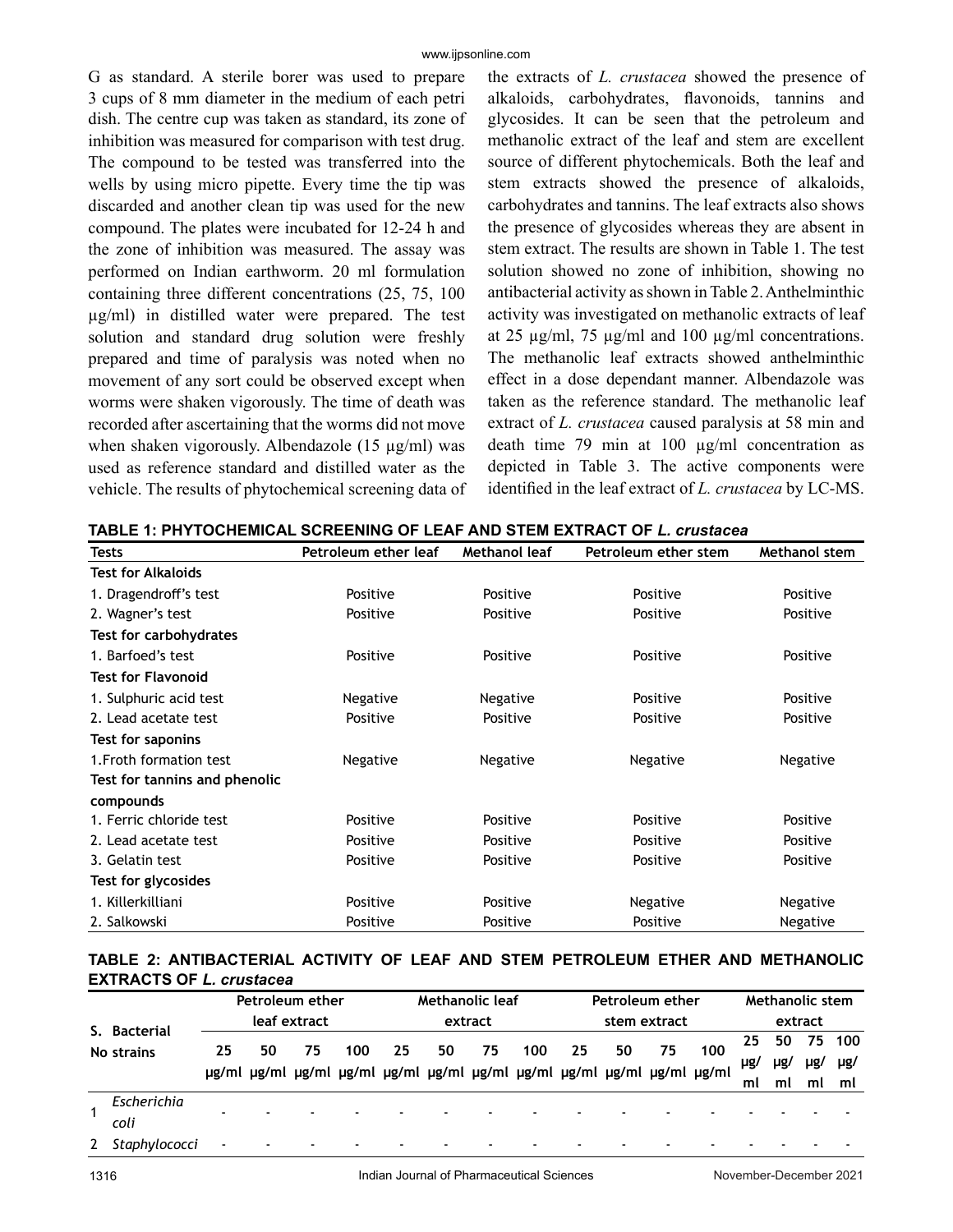#### www.ijpsonline.com

The compounds were identified by their molecular peaks and retention time as shown in fig. 1 and Table 4 respectively. A novel approach has been performed for quantification of the plant. LC-MS interpretation was performed using standard spectrum database. LC-MS chromatogram is shown in fig. 2. It was found that five different constituents were identified which were further separated to estimate their amount of percentage in the plant part. All the identified compounds were chloro and nitro derivatives as shown in Table 5. In the present study, petroleum ether and methanolic extracts of leaf and stem of the plant were investigated for antibacterial activity and methanolic extract of leaf for anthelminthic activity. The extracts did not show antibacterial activity. However, it can be further investigated against other bacterial and fungal strains. There was promising anthelminthic activity which was dose dependant. Earthworms are used widely for initial

| TABLE 3: ANTHELMINTIC ACTIVITY OF METHANOLIC EXTRACT OF L. crustacea LEAF |  |
|---------------------------------------------------------------------------|--|
|---------------------------------------------------------------------------|--|

|                | Test dose       | Test dose          | Test dose        | <b>Standard</b> |
|----------------|-----------------|--------------------|------------------|-----------------|
| Time (min)     | $(25 \mu g/ml)$ | $(75 \mu g/ml)$    | $(100 \mu g/ml)$ | $(15 \mu g/ml)$ |
| Paralysis time | $67+5.6663$     | $59.125 \pm 6.212$ | $58 + 3.978$     | $25 \pm 0.000$  |
| Death time     | $112+4.692$     | $109.25 \pm 8.182$ | 79±3.726         | $38{\pm}0.000$  |



**Fig. 1: LC-MS analysis of methanolic leaf extract of** *L. crustacea*

# **TABLE 4: RETENTION TIME (Rt ) OF METHANOLIC LEAF EXTRACT OF** *L. crustacea*

| S. No              | Name        | R.    | Area     | Height | USP plate count USP Tailing |     | <b>Percentage Found</b> |
|--------------------|-------------|-------|----------|--------|-----------------------------|-----|-------------------------|
| $\mathbf{1}$       | Component 1 | 0.526 | 34724    | 58631  | 5043                        | 1.1 | 25.38%                  |
| $\overline{2}$     | Component 2 | 1.342 | 25080    | 34821  | 5432                        | 1.2 | 18.33 %                 |
| $\mathbf{3}$       | Component 3 | 2.815 | 34536    | 58451  | 5987                        | 1.4 | 25.24 %                 |
| $\overline{4}$     | Component 4 | 4.823 | 24866    | 34710  | 5845                        | 1.2 | 18.17 %                 |
| 5                  | Component 5 | 5.378 | 17574    | 21247  | 5371                        | 1.1 | 12.84 %                 |
| Mean               |             |       | 27356    |        |                             |     |                         |
| Standard deviation |             |       | 7295.677 |        |                             |     |                         |



**Fig. 2: LC-MS chromatogram of methanolic leaf extract of** *L. crustacea*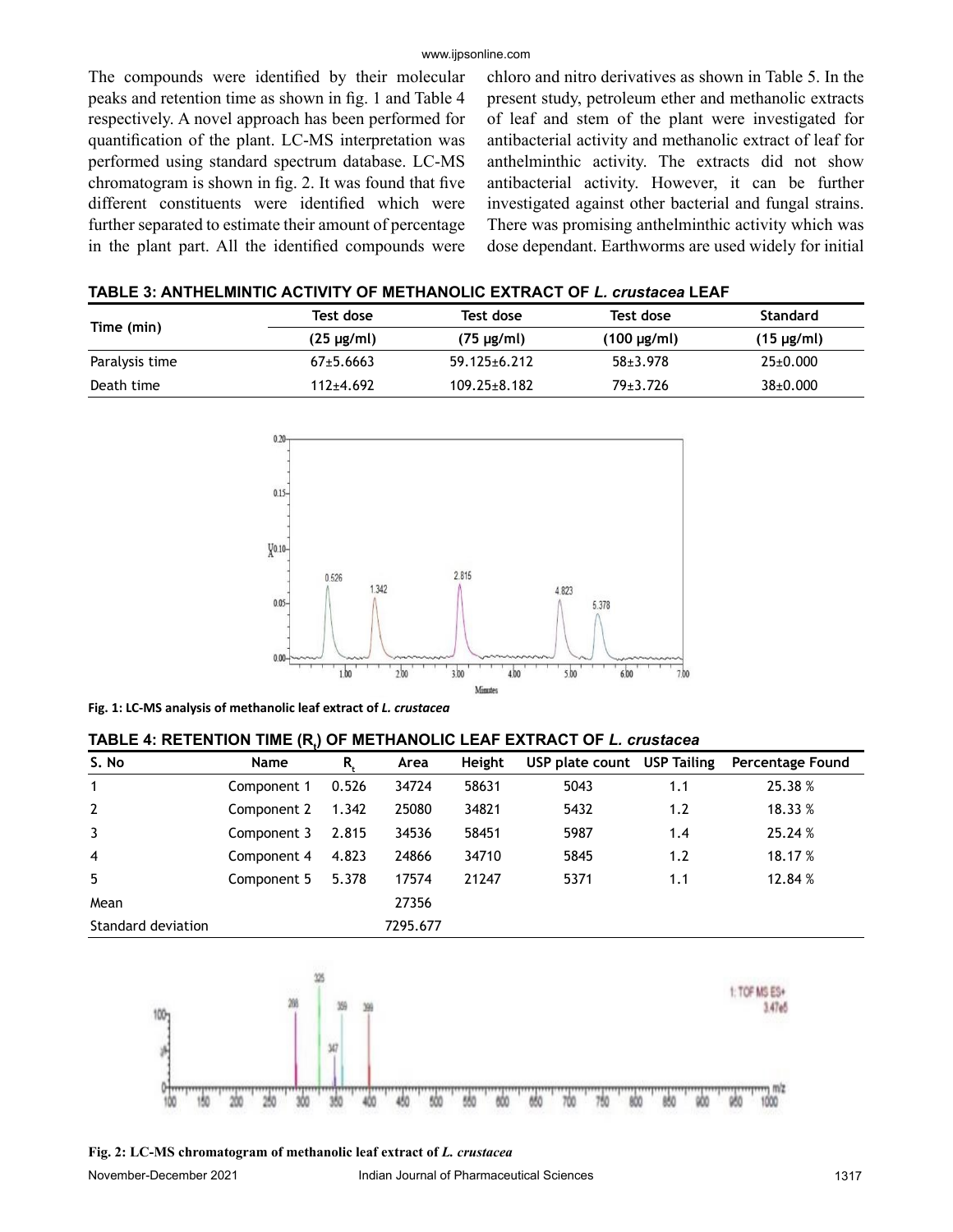www.ijpsonline.com

| TABLE 5: ELEMENTAL ANALYSIS OF LEAF EXTRACT OF <i>L. crustacea</i> |
|--------------------------------------------------------------------|
|--------------------------------------------------------------------|

| ODSEI VEG<br>ion mass<br>(Da) | Proposed formula         | <b>Predicted Name</b>                                          | <b>Predicted Structure</b> | <b>Calculated Weight</b> |
|-------------------------------|--------------------------|----------------------------------------------------------------|----------------------------|--------------------------|
| 288                           | $C_6H_6Cl_6$             | 2,2,3,4,5,5-Hexachloro-3-hexene                                | CI                         | 290.83                   |
| 325                           | $C_{11}H_{10}Cl_3NO_4$   | Diethyl 3,4,5-trichloropyridine-2,6-<br>dicarboxylate          | <b>CI</b>                  | 326.56                   |
| 347                           | $C_{10}H_{13}Cl_3NO_2PS$ | O-Ethyl O-(2,4,6-trichlorophenyl)<br>ethylphosphoramidothioate |                            | 348.61                   |
| 359                           | $C_{15}H_{22}$ INO       | 8-lodo-N-(4-methylphenyl)<br>octanamide                        |                            | 359.24                   |
| 399                           | $C_{23}H_{36}F_3NO$      | Benzamide, N, N-bis(2-ethylhexyl)-<br>2,3,4-trifluoro-         |                            | 399.53                   |

in vitro anthelminthic investigation studies<sup>[20]</sup>. The anthelminthic activity can be attributed to the presence of phenolic compounds and tannins in the extract. Polyphenolic compounds and tannins in general show anthelminthic activity. Some synthetic phenolic antihelminthics for e.g. Niclosamide, oxyclozanide and Bitionol are shown to interface with energy generation in helminth parasites by uncoupling oxidative phoshorylation. The effect of albenzadole on the worms is to cause flaccid paralysis those results in expulsion of the worms by peristalsis. It acts by increasing chloride ion conductance of worm muscle membrane producing hyperpolarisation and reducing excitability which leads to muscle relaxation and flaccid paralysis $[21]$ . A novel approach has been performed for quantification of the plant. The LC-MS analysis of the extracts revealed the presence of number of compounds which were evident by their molecular peaks. However further isolation and characterisation of the compounds can be carried out. Antibacterial activity was not found in both stem and leaf extract. This may be due to resistance of extract to the specific microorganisms used in procedure. However, the extracts can be tested for antimicrobial

activity by using other strains of gram positive and gram negative bacteria. The leaf methanolic extract of *L. crustacea* showed significant anthelminthic activity at all the tested doses when compared to control as vermifuge and vermicidal drug while the highest activity was shown at the highest concentration (100 µg/ml). Hence, this plant can be an alternative source of anthelmintic drug and can generate new active leads. The LC-MS analysis showed the presence of various compounds which may be responsible for anthelminthic activity.

#### **Acknowledgements:**

We are thankful to Dr. Nadeem Fatima, Head, Department of Biotechnology, Anwarul Uloom PG College, Hyderabad, India and Mrs. Sameena, Assistant Professor, Anwarul Uloom College of Pharmacy, India for providing research facilities for antimicrobial studies.

## **Conflicts of interest:**

The authors declare that they have no conflicts of interest.

**Observed**